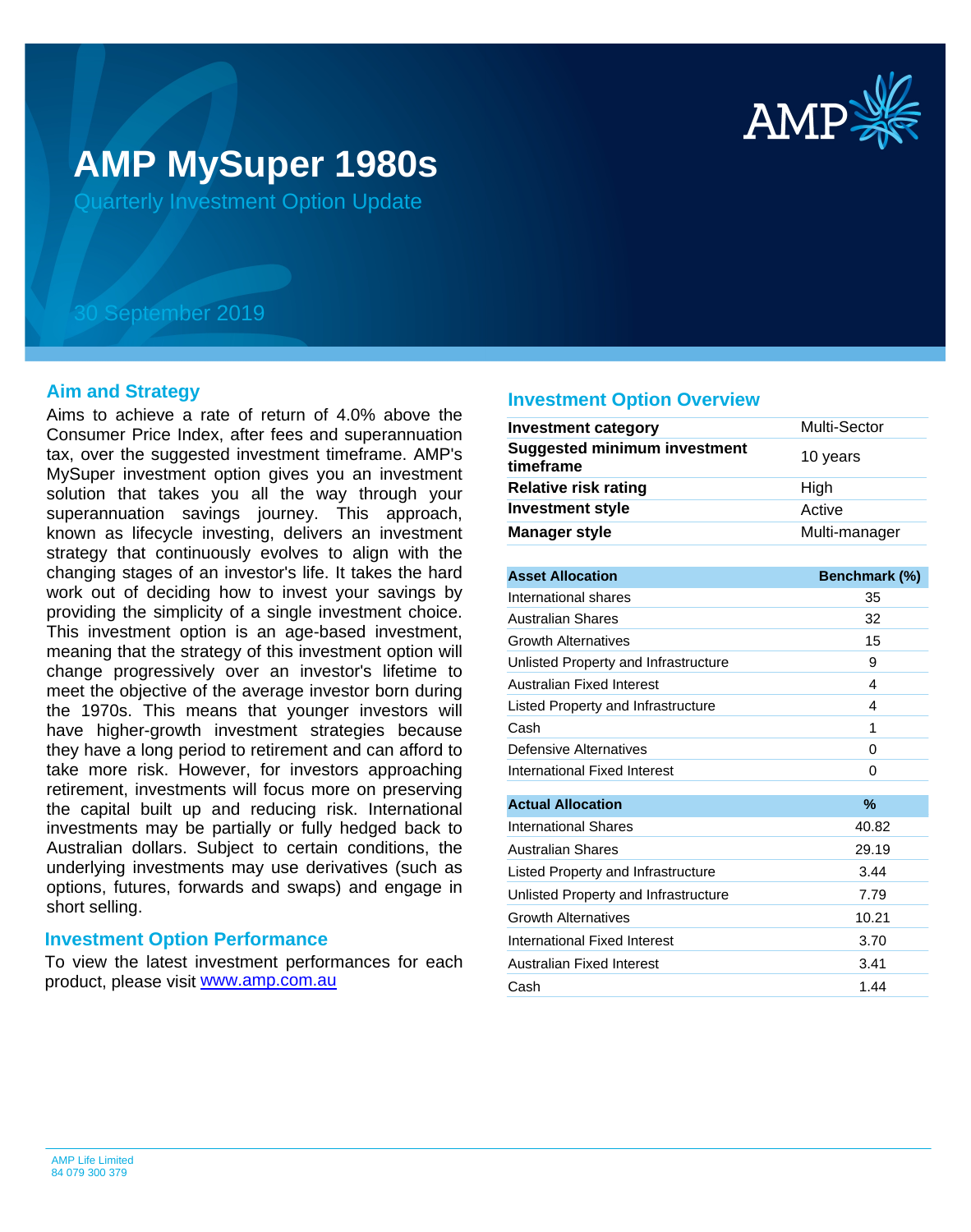## **Fund Performance**

AMP MySuper 1980s delivered a 2.4% return over the September quarter. Despite volatility during the period, gains were made in most underlying asset classes, with share allocations driving overall performance. Since inception, AMP MySuper 1980s has performed well for members, with performance remaining ahead of the CPI+ target over all key time horizons.

During the quarter, market sentiment was boosted by further global monetary policy easing in the form of interest rate cuts to combat slowing global growth. However, much of the impact of these rate cuts was suppressed by lacklustre earnings growth, waning business and consumer confidence, and uncertainties caused by US-China trade tensions. By quarter-end, developed share markets had risen only modestly, up 1.5% and the Australian share market had followed suit, climbing 2.4%. Trade risks combined with slowing Chinese growth constrained the performance of emerging market shares, which fell 1.9%.

The performance of alternative strategies was mixed, with hedge funds performing well but style-based strategies lagging. Helped by rate cuts and the rising concerns about the global outlook, allocations to listed property and infrastructure were well supported over the quarter.

Moving into the final quarter of 2019 we remain cautiously optimistic, as global markets face a variety of unpredictable situations. Continued concerns around the US-China trade tensions, a no-deal Brexit and slowing global growth are likely to increase recessionary risks and constrain share market returns. While a combination of monetary policy easing and Chinese policy stimulus could somewhat offset these concerns, a resolution of the trade tensions and an improvement in global growth appears necessary for sustained returns going forward. Until then, share markets are likely to experience volatility. AMP MySuper 1980s maintains a sizeable allocation to growth assets, particularly shares, with meaningful allocations to alternatives, property and infrastructure which should diversify risk and support portfolio growth in the event of share market declines. However, we widely expect returns to moderate by year end.

## **Market Review**

Increasing predispositions by global central banks to become ever more accommodative during the September quarter have kept the bias on interest rates downwards, making equities relatively attractive and increasing the correlation between equities and bonds. However, the International Monetary Fund revised down its projection for global growth further during the period.

For the US-China trade dispute, which saw further escalation during the period, trust will need to be re-established between both parties at face-to-face meetings before any serious progress can be made. Until then, there is the potential for volatility to ramp-up substantially.

As was widely factored into the market, the US Federal Reserve (Fed) cut the Federal Funds Rate range by 25 basis points to 2.0-2.25% on 31 July; the first cut since the Global Financial Crisis, followed by a further cut of 25 basis points on 18 September to take the rate range to 1.75-2.0%.

In the US economy, the trade deficit continued to widen. However, as a whole, US economic data was generally benign, and the US stock market reached a record high during the quarter. There has been strong consumerrelated and business data; however, jobs growth has been somewhat sluggish, and the ISM manufacturing conditions index remains subdued. Recent retail sales have risen more than expected and small business confidence remains strong, although latest labour market indicators have been more mixed.